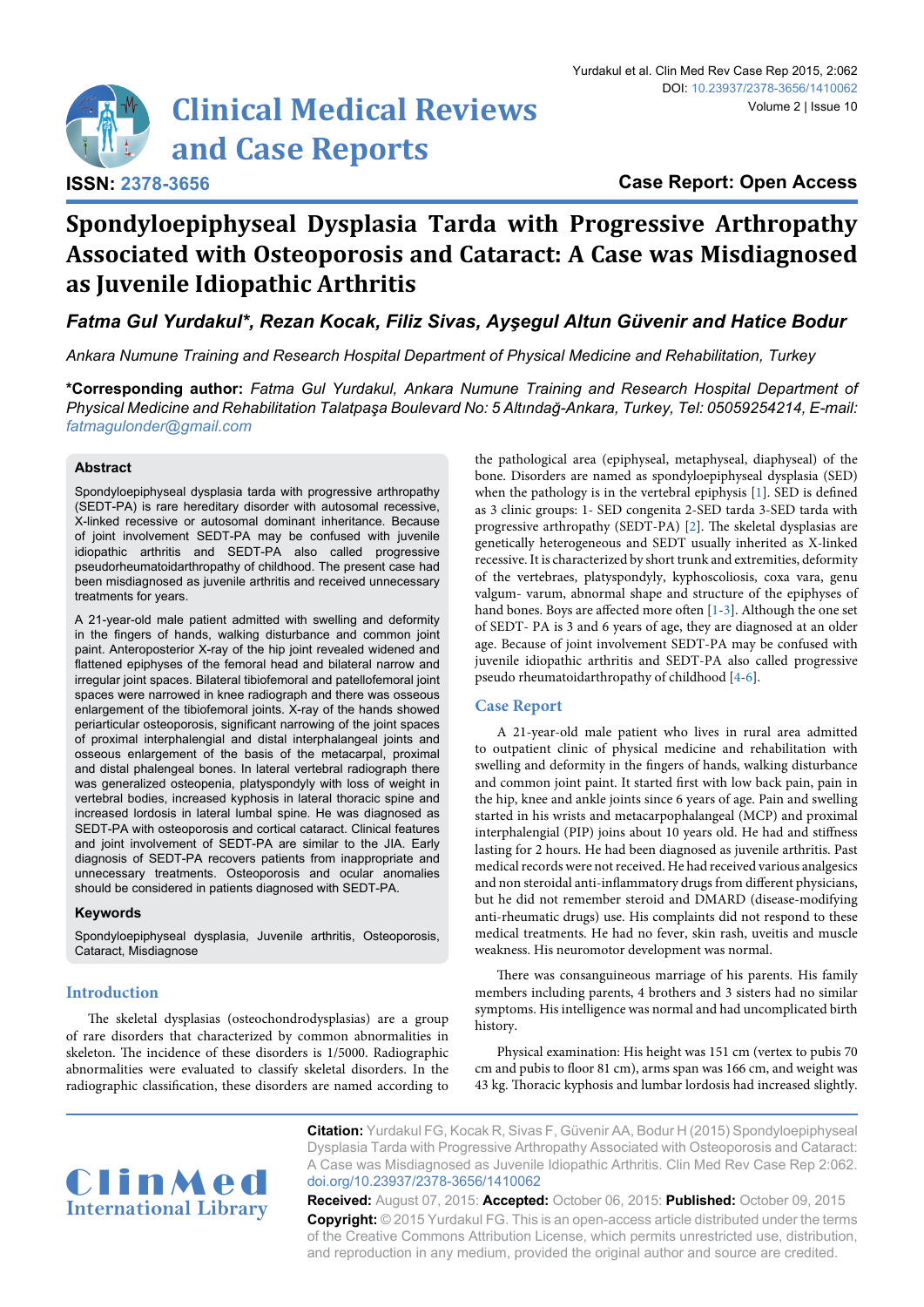<span id="page-1-2"></span>

<span id="page-1-3"></span>

coxofemoral joints.

His skin, neurological, cardiorespiratory and genitourinary system examinations was normal. He had normal audiometric results and his visual acuity was 0.4 and 1.0 in the right and left eyes. There was bilaterally cortical cataract.

The abduction and flexion of shoulders, the extension of elbows and knees, abduction and internal- external rotation of hips are limited. His wrists and ankles are ankylosed in neutral position. Interphalaengial joints of fingers swollen with flexion deformity. His cervical and lumbar spine extensions were restricted with pain ([Figure 1](#page-1-2)).

In laboratory analysis complete blood count, liver and kidney function, electrolytes, proteins, lipids and routine urinalysis were normal. The erythrocyte sedimentation rate was 11 mm/h, C reactive protein was 2 mg/L (0.2-5 mg/L), and anti-streptolysin-O < 200 Todd U. Rheumatoid factor, anticycliccitrullinated peptide, antinuclear antibody, hepatitis markers, Rose Bengal agglutination, celiac antibodies were negative. Levels of anti–DNA, complement C3 and C4 were normal, the thyroid stimulating hormone, testosterone, thyroid function tests, parathyroid hormone levels, and protein electrophoresis were normal. Vitamin D level was 15.38 ng/ml (30- 100 ng/ml).

Anteroposterior X-ray of the hip joint revealed widened and flattened epiphyses of the femoral head and bilateral narrow and irregular joint spaces ([Figure 2](#page-1-3)). Bilateral tibiofemoral and patellofemoral joint spaces were narrowed in knee radiograph and there was osseous enlargement of the tibiofemoral joints. X-ray of the hands showed periarticular osteoporosis, significant narrowing of the joint spaces of PIP and distal interphalangeal (DIP) joints and osseous enlargement of the basis of the metacarpal, proximal and

<span id="page-1-0"></span>

**Figure 3:** Widening of the epiphyses of phalanges and periarticular osteopororsis.



vertebral bodies, and increased kyphosis in lateral thoracic spine.

distal phalengeal bones ([Figure 3](#page-1-0)). In lateral vertebral radiograph there was generalized osteopenia, platyspondyly with loss of weight in vertebral bodies, increased kyphosis in lateral thoracic spine and increased lordosis in lateral lumbal spine ([Figure 4\)](#page-1-1).

Because of generalize osteopenia in vertebral radiographs osteoporosis was assessed with dual energy X-ray absorptiometry (DEXA). L2-L4 bone mineral density was 0.759 g/cm<sup>2</sup>, T-score was -3.0, Femur total bone mineral density was  $0.718$  g/cm<sup>2</sup>, T-score was -2.4.

He was diagnosed as SEDT-PA with osteoporosis and cortical cataract. He received vitamin D supplementation for Vitamin D deficiency and continued with vitamin D-calcium preparations and antiresorptive treatment. He was advised physiotherapy of joints, informed about his the disease and exercise programs.

#### **Discussion**

<span id="page-1-1"></span>Ī

SEDT-PA is a rare hereditary disorder with autosomal recessive, X- linked recessive or autosomal dominant inheritance [\[1](#page-3-0)[-3](#page-3-2)[,7](#page-3-5)]. It is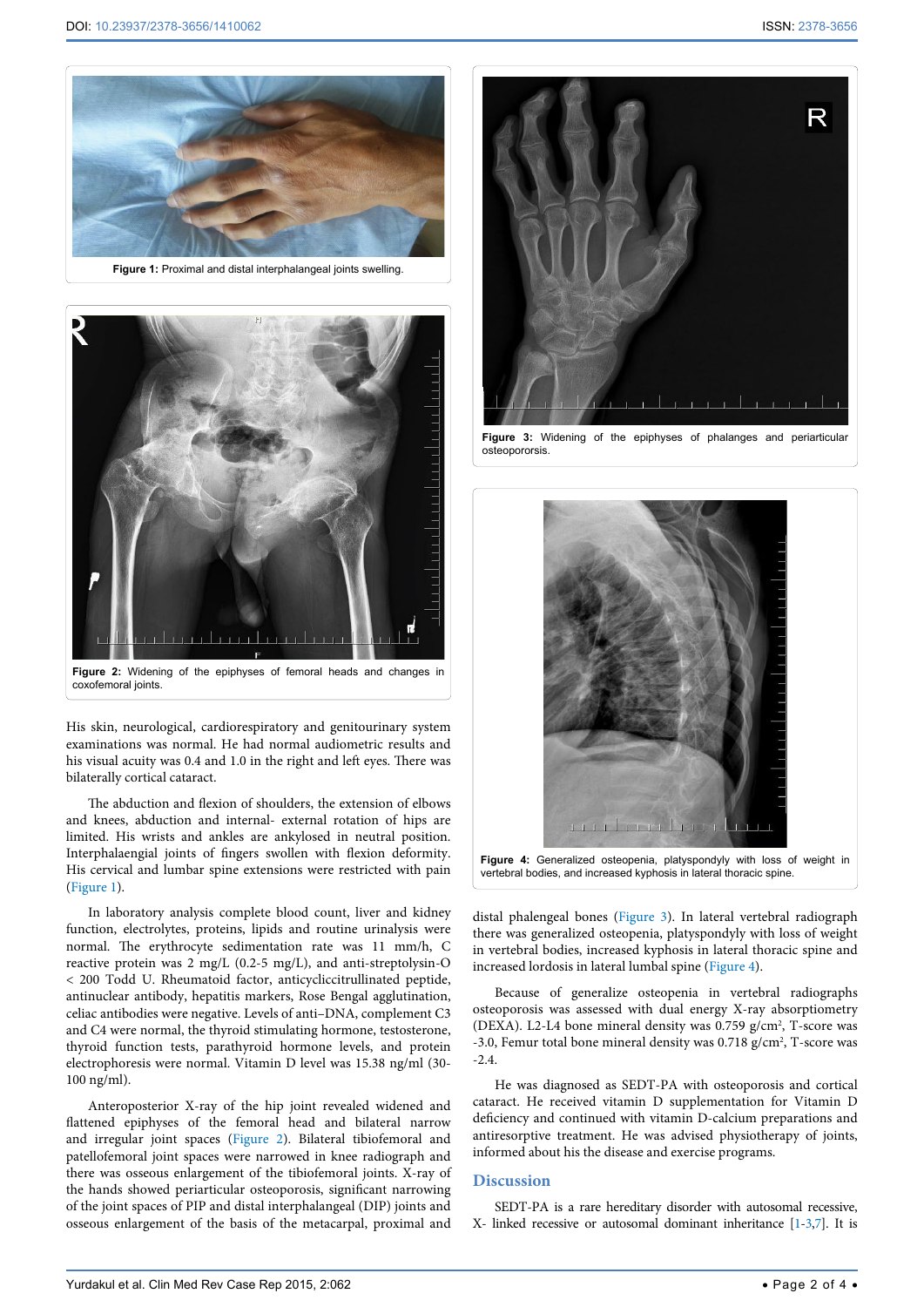|                               | Number of<br>cases-diagnosis | Age      | Gender         | Initial symptom/<br>The age of one set                                                       | <b>Concomitant disorder</b>        |
|-------------------------------|------------------------------|----------|----------------|----------------------------------------------------------------------------------------------|------------------------------------|
| Wyne-Davies R et al. [12]     | 15/ SEDT-PA                  | 8-38     | <b>ND</b>      | Swelling in peripheral joints/ The age of one set: 3-8, 11                                   | <b>ND</b>                          |
| Rasore-Quartino A et al. [13] | 1/SEDT-PA                    | 8        | M              | Peripheral joint symptoms. The age of one set: 3                                             | Generalize osteopenia              |
| El-Shanti HE et al. [14]      | 6/SEDT-PA                    | $4 - 52$ | F(2), M, (4)   | Genu varum, swelling in hand joints, short stature / The age<br>of one set: 3                | <b>ND</b>                          |
| Coquiu O et al. [15]          | 1/SEDT-PA                    | 11       | F              | Difficulty in walking, joint contractures/The age of one set: 3                              | Osteoporosis                       |
| Kocyigit H et al. [11]        | 1/SEDT-PA                    | 22       |                | Low back pain, walking disturbances/ The age of one set: 7                                   | <b>ND</b>                          |
| Hirata Y et al. [16]          | 1/SEDT                       | 58       | F              | Walking disturbances/ The age of one set: 5                                                  | Corneal opacity                    |
| Arslanoglu S et al. [5]       | 1/SEDTA-PA                   | 12       | F              | Walking disturbances/ The age of one set: 4                                                  | <b>ND</b>                          |
| Sarioğlu S et al. [4]         | 1/SEDT                       | 30       | M              | Walking disturbances/ The age of one set: 6                                                  | <b>ND</b>                          |
| Ehl S et al. [17]             | 1/SEDT-PA                    | 14       | M              | Swelling in both small and large weight-bearing joints, The<br>age of one set: 4             | Generalize osteopenia              |
| Kaptanoğlu E et al. [18]      | 1/SEDT-PA                    | 9        | F              | Pain in peripheral joints, The age of one set: 6                                             | Generalize osteopenia              |
| Kurtulmuş Ş et al. [19]       | 1/SEDT                       | 34       | М              | Low back pain, short stature, The age of one set: 10                                         | Osteoporosis                       |
| Bennani L et al. [10]         | 3/ SEDT-PA                   | $4 - 14$ | F, M(2)        | Joint swelling in the hand, wrists, ankles/<br>The age of one set: 1-4                       | <b>ND</b>                          |
| Tuğ E et al. [7]              | 1/SEDT-PA                    | 40       | Ė              | Walking disturbances/ The age of one set: 8                                                  | Osteoporosis                       |
| Bal S et al. [8]              | 4/SEDT-PA                    | $6 - 38$ | F(2),<br>M(2), | Walking disturbances, swelling of hand joints, low back pain/ ND<br>The age of one set: 3-13 |                                    |
| Batmaz I et al. [20]          | 1/SEDT-PA                    | 19       | M              | Low back pain, pain and restricted range of motion in hips,<br>The age of one set: 10        | Osteoporosis                       |
| Mandal SK et al. [6]          | 1/SEDT-PA                    | 14       | M              | Low back pain, pain in hip joints/ The age of one set: 6                                     | Subcapsular cataract               |
| Our case                      | 1/SEDT-PA                    | 21       | M              | Low back pain, pain in the hip, knee and ankle joints The<br>age of one set: 6               | Capsuler cataract.<br>Osteoporosis |

<span id="page-2-0"></span>**Table 1:** Characteristics of patients diagnosed with SEDT or SEDT-PA, presented in the literature.

SEDT: Spondyloepiphyseal dysplasia tarda, SEDT-PA: Spondyloepiphyseal dysplasia tarda with progressive arthropathy, ND: Not defined, M: Male, F: Female.

characterized by irregularities of the end plates of vertebral bodies, swelling and deformities of small and large peripheral joints [\[6](#page-3-4)[,8\]](#page-3-6). According to the revision of the International Nomenclature and Classification of the Osteochondrodysplasias SEDTA-PA was listed in the group of "other spondyloepi-(meta)-physealdysplasias" [[9\]](#page-3-7). SEDT-PA should be differentiated from juvenile idiopathic arthritis (JIA) to avoid the patients from unnecessary drug use and to ensure the optimal treatment [\[10](#page-3-8)]. The absence of laboratory changes indicating systemic or synovial inflammation and lack of response to anti rheumatic drugs help the differential diagnosis of SEDT-PA from JIA [[8,](#page-3-6)[11](#page-3-9)].

To the best of our knowledge the first case with SEDT-PA was described in 1982. Although the most common initial symptoms of SEDT are low back pain, difficulty in walking and pain in the hips and knees, the disease rarely starts with small peripheral joint involvement. In SEDT patients the age of one set changes between 3-11 years old however the reported age at diagnoses ranges from 4-58 years old [[4](#page-3-3)[-20\]](#page-3-10). The diagnosis is delayed due to the slow progression of symptoms, the rarity of the disease and JIA like joint involvement. Initial symptoms, age of one set and clinical features of some cases in literature are located in [table 1](#page-2-0) [\[4-](#page-3-3)[8](#page-3-6)[,10-](#page-3-8)[20\]](#page-3-10). Our patient had low back pain, pain in hips and knees since 6 years old. Swelling and pain in hand joints started in 10 years old. These features are similar to most of cases we have seen in the literature.

Short stature and longer arm span are known features of the SEDT. Patients' stature changes between 132- 165 cm and arm spans are 152-170 cm [\[4-](#page-3-3)[7](#page-3-5)[,11,](#page-3-9)[19,](#page-3-11)[20](#page-3-10)]. The present case height is 151 cm and arm span is 166 cm. He is not taller than the other patients described in the literature. His arm span is longer than his height and upper segment (vertex to pubis) is shorter than lower (pubis to floor) like other patients.

Spine complaints of our patients started in 6 years old and involvement of peripheral joint started in 10 years old. Because of the short stature, affected thoracic and lumbar spine, and hand joints involvement mimicking JIA he was considered as SEDTA-PA. Although clinical findings are similar to JIA, there was no evidence of inflammation in the laboratory findings and radiographic findings were consistent with SEDT-PA. Autosomal dominant and X-linked inheritance was not considered due to the lack of similar complaints from his patients, sisters and brothers. It is compatible with autosomal recessive inheritance in this patient.

SEDT cases have been published in the literature and disorders have been reported accompanying the SEDT-PA. Reported disorders include corneal changes and osteoporosis [[6](#page-3-4)[,16,](#page-3-12)[19](#page-3-11)[,20](#page-3-10)]. Although the generalized osteopenia can be seen with SEDT, publications indicate the presence of osteoporosis is limited [[13](#page-3-13),[15](#page-3-14)[,18\]](#page-3-15). Osteoporosis in SEDT has been reported in 2 cases and both of these cases lumbar L2-4 T score were lower than the hip T score [\[19](#page-3-11)[,20\]](#page-3-10). Our patient's lumbar L2-4 t score was -3.0 and it was lower than hip T score. In addition our patient had also vitamin D deficiency. There were no malabsoption and hydroxylation disorders in this patient. He received insufficient sunlight due to the joint pain and walk disorder. Physician should keep in mind that patients with SEDT-PA may have osteoporosis and it should be noted that while the treatment.

Another disorder accompanied by SEDT is about cornea and lens. Corneal opacities reported in a patient with SEDT and subcapsuler cataract in a patient with SEDT-PA  $[6,16]$  $[6,16]$ . SEDT-PA is known as a form of type II collagenopathy and defect in collagen type II may lead to ocular anomalies [\[16\]](#page-3-12). In our patient there was bilaterally cortical cataract. The reduced visual acuity in right eye was considered about amblyopia. Patients with SEDT-PA might have vision problems at an early age and a multidisciplinary approach with ophthalmologist is important.

The treatment of these patients is symptomatic. Growth hormone or anabolic steroid therapy for treatment of short stature was considered but the results were found contradictory. It has been reported in that anabolic steroid therapy can be useful in the treatment of short stature in the patients with skeletal dysplasia in early childhood [\[21](#page-3-16)]. On the other hand Burrens' study results showed that growth hormone therapy is not effective for treatment of short stature in skeletal dysplasia [\[22](#page-3-17)]. Specific stretching and strengthening exercises with encouragement for active life are useful therapies for the patients with skeletal dysplasia. Arthroplasty is known to be an option in cases with persistent pain [[11](#page-3-9)]. The present case was advised physiotherapy (Transcutaneous Electrical Nerve Stimulation) for joint pains, informed about his the disease and exercise programs.

In conclusion SEDT-PA is a rare hereditary arthropathy. Clinical features and joint involvement are similar to the JIA. Early diagnosis of SEDT-PA recovers patients from inappropriate and unnecessary treatments. Osteoporosis and ocular anomalies should be considered in patients diagnosed with SEDT-PA.